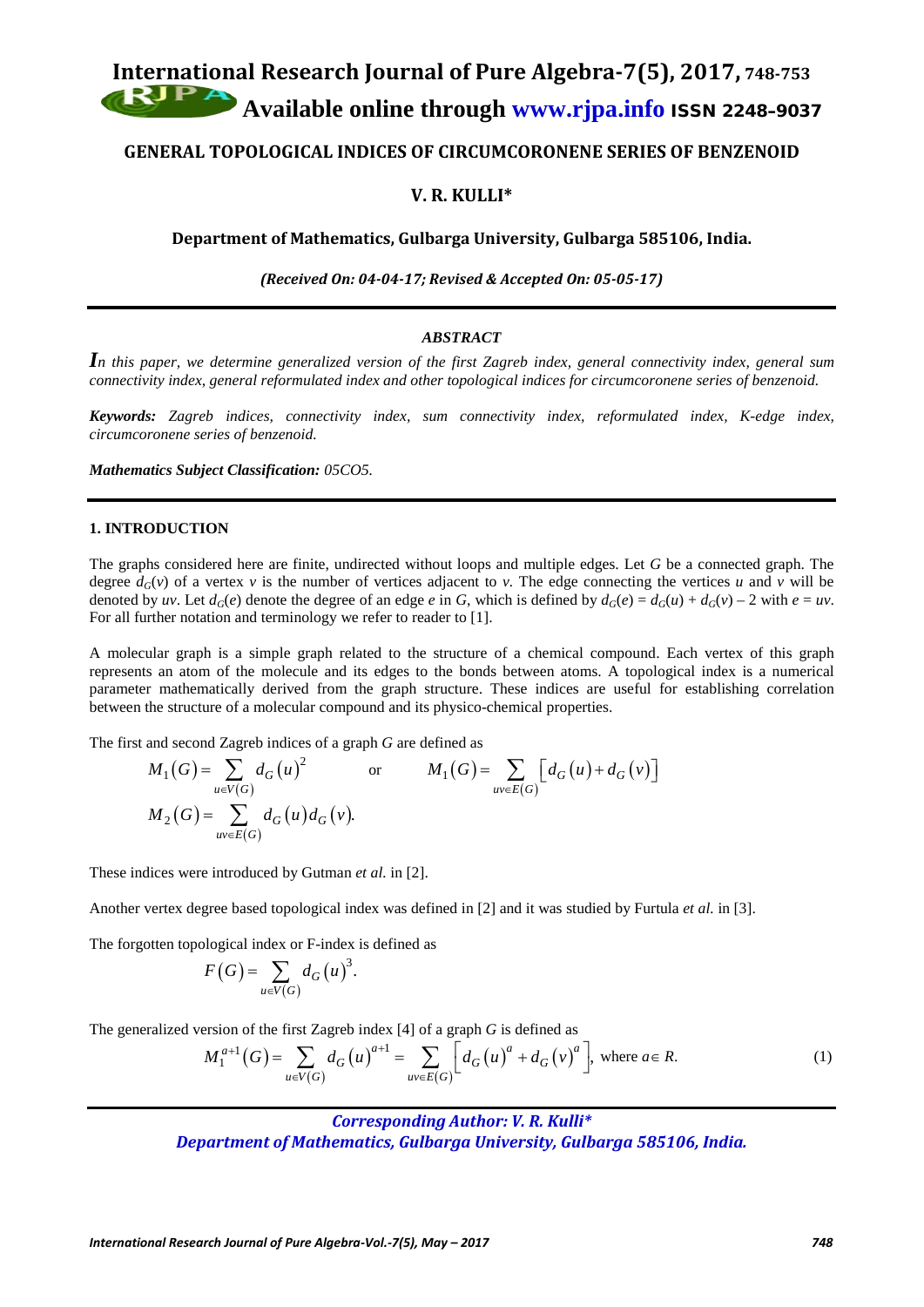#### *V. R. Kulli\* / General Topological Indices of Circumcoronene Series of Benzenoid / IRJPA- 7(5), May-2017.*

The modified first and second Zagreb indices [5] are respectively defined as

$$
{}^{m} M_{1}(G) = \sum_{u \in V(G)} \frac{1}{d_{G}(u)^{2}}, \qquad {}^{m} M_{2}(G) = \sum_{uv \in E(G)} \frac{1}{d_{G}(u) d_{G}(v)}.
$$

The first hyper-Zagreb index of a graph *G* is defined as

$$
HM_1(G) = \sum_{uv \in E(G)} \left[ d_G(u) + d_G(v) \right]^2.
$$

This index was introduced by Shirdel *et al.* in [6].

The sum connectivity index of a graph *G* is defined as

$$
X(G) = \sum_{uv \in E(G)} \sqrt{\frac{1}{d_G(u) + d_G(u)}}
$$

This index was introduced by Zhou and Trinajstić in [7].

The general sum connectivity index was introduced by Zhou and Trinajstić in [8] and it is defined as

$$
M_1^a(G) = \sum_{uv \in E(G)} \left[ d_G(u) + d_G(v) \right]^a.
$$
 (2)

This index was also studied, for example, in [9].

In [10], the second hyper Zagreb index of a graph *G* is defined as

$$
HM_2(G) = \sum_{uv \in E(G)} \left[ d_G(u) d_G(v) \right]^2.
$$

The Randić index or product connectivity index of a graph *G* is defined as

$$
\chi(G) = \sum_{uv \in E(G)} \frac{1}{\sqrt{d_G(u) d_G(v)}}.
$$

This topological index was proposed by Randić in [11] and was studied, for example, in [12, 13].

The general product connectivity index [9, 14] is defined as

$$
M_2^a(G) = \sum_{uv \in E(G)} \left[ d_G(u) d_G(v) \right]^a \tag{3}
$$

The reformulated first Zagreb index of a graph *G* is defined as

$$
EM_{1}(G) = \sum_{e \in E(G)} d_{G}(e)^{2}.
$$

This index was introduced by Miličević *et al.* in [15].

Recently in [16], Kulli introduced the *K*-edge index of a graph *G* and it is defined as

$$
K_e(G) = \sum_{e \in E(G)} d(e)^3.
$$

This index was also studied in [17].

The general reformulated Zageb index [18] of a graph *G* is defined as

$$
EM_1^a(G) = \sum_{e \in E(G)} d(e)^a
$$
\n(4)

where *a* is a real number.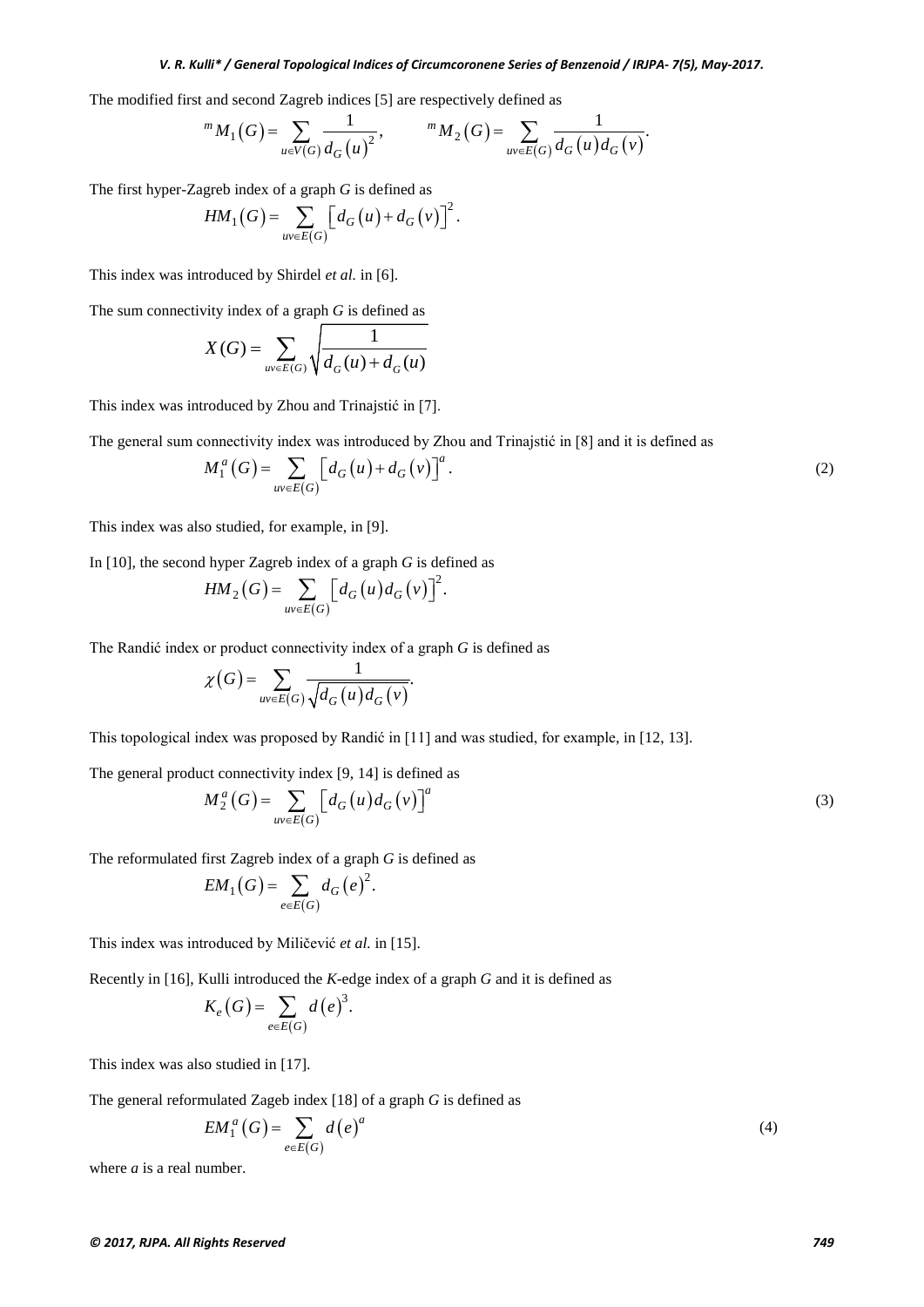

**Figure-1:** The graph of circumcoronene series of benzenoid  $H_k$ ,  $k \geq 1$ .

In this paper, we compute several topological indices for cirumcoronene series of benzenoid  $H_k$ ,  $k \geq 1$ .

The benzene molecule is a molecule in chemistry and nanosciences and it is useful to synthesize aromatic compounds. The circumcoronene series of benzenoid is a benzenoid family and it is symbolized by  $H_k$ ,  $k \ge 1$  which consists copies of benzene  $C_6$  on circumference, see [19].

By algebraic method, we obtain  $|V(H_k)| = 6k^2$  and  $|E(H_k)| = 9k^2 - 3k$ . From Figure 1, it is easy to see that there are two partitions of the vertex set of  $H_k$  as follows:

$$
V_2 = \{u \in V(H_k) \mid d_{H_k}(u) = 2\}, |V_2| = 6k.
$$
  

$$
V_3 = \{u \in V(H_k) \mid d_{H_k}(u) = 3\}, |V_3| = 6k(k - 1).
$$

Also by algebraic method, we obtain three edge partitions of  $H_k$  based on the sum of degrees of the end vertices as follows:

$$
E_4 = E_4^* = \{ uv \in E(H_k) | d_{H_k}(u) = d_{H_k}(v) = 2 \}, |E_4| = | E_4^* | = 6.
$$
  
\n
$$
E_5 = E_6^* = \{ uv \in E(H_k) | d_{H_k}(u) = 2, d_{H_k}(v) = 3 \}, |E_5| = | E_6^* | = 12 (k - 1)
$$
  
\n
$$
E_6 = E_9^* = \{ uv \in E(H_k) | d_{H_k}(u) = d_{H_k}(v) = 3 \}, |E_6| = | E_9^* | = 9k^2 - 15k + 6.
$$

The edge degree partition of  $H_k$  is given in Table 1.

| $d_{H_k}(u)$ , $d_{H_k}(v)$ $\downarrow e = uv \in E(H_k)$ (2, 2) (2, 3) |  |  | (3,3)                    |
|--------------------------------------------------------------------------|--|--|--------------------------|
| $d_{H_k}(e)$                                                             |  |  |                          |
| Number of edges                                                          |  |  | 6 $12(k-1)$ $9k^2-15k+6$ |
| <b>Table-1:</b> Edge degree partition of $H_k$                           |  |  |                          |

We compute the generalized version of the first Zagreb index of *Hk*.

**Theorem 1:** The generalized version of the first Zagreb index of  $H_k$  is given by

$$
M_1^{a+1}(H_k) = \left(3^{a+1}\right)6k^2 + \left(2^{a+1} - 3^{a+1}\right)6k. \tag{5}
$$

**Proof:** Let  $G = H_k$ . From equation (1) and by cardinalities of the vertex partition of  $H_k$ , we have

$$
M_1^{a+1}(H_k) = \sum_{u \in V(H_k)} d(u)^{a+1} = \sum_{u \in V_2} d(u)^{a+1} + \sum_{u \in V_3} d(u)^{a+1}
$$
  
=  $2^{a+1}6k + 3^{a+1}6k(k-1) = (3^{a+1})6k^2 + (2^{a+1} - 3^{a+1})6k.$ 

We obtain the following corollaries by using Theorem 1.

#### *© 2017, RJPA. All Rights Reserved 750*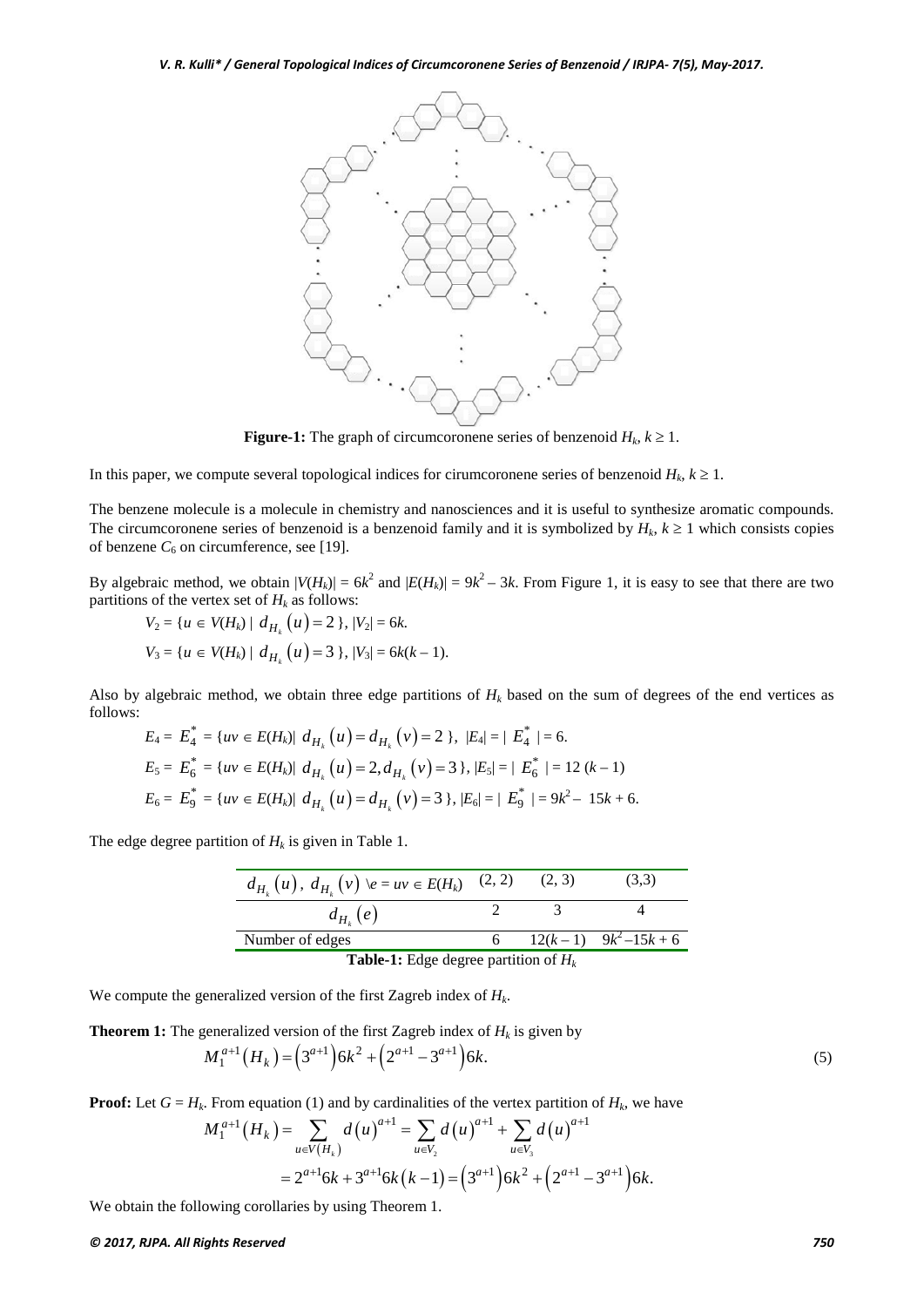**Corollary 1.1:** The first Zagreb index of  $H_k$  is given by  $M_1(H_k) = 54k^2 - 30k$ .

**Proof:** Put  $a = 1$  in equation (5), we obtain the desired result.

**Corollary 1.2:** The *F*-index of  $H_k$  is given by  $F(H_k) = 162k^2 - 114k$ .

**Proof:** Put  $a = 2$  in equation (5), we obtain the desired result.

**Corollary 1.3:** The modified first Zagreb index of  $H_k$  is given by  ${}^m M_1(H_k) = \frac{2}{3}k^2 + \frac{5}{36}k$ .

**Proof:** Put  $a = -3$  in equation (5), we obtain the desired result.

In the next result, we determine the general sum connectivity index of  $H_k$ ,  $k \geq 1$ .

**Theorem 2:** The general sum connectivity index of  $H_k$  is given by

$$
M_{1}^{a}(H_{k}) = 9 \times 6^{a} k^{2} + (4 \times 5^{a} - 5 \times 6^{a})3k + (4^{a} - 2 \times 5^{a} + 6^{a})6
$$
\n
$$
\tag{6}
$$

**Proof:** From equation (2) and cardinalities of the edge partitions of  $H_k$ , we have

$$
M_{1}^{a}(H_{k}) = \sum_{uv \in E(H_{k})} \left[d_{H_{k}}(u) + d_{H_{k}}(v)\right]^{a}
$$
  
= 
$$
\sum_{uv \in E_{4}} \left[d_{H_{k}}(u) + d_{H_{k}}(v)\right]^{a} + \sum_{uv \in E_{5}} \left[d_{H_{k}}(u) + d_{H_{k}}(v)\right]^{a} + \sum_{uv \in E_{6}} \left[d_{H_{k}}(u) + d_{H_{k}}(v)\right]^{a}
$$
  
= 
$$
4^{a} \times 6 + 5^{a} \times 12(k - 1) + 6^{a} \times (9k^{2} - 12k + 6)
$$
  
= 
$$
9 \times 6^{a} k^{2} + (4 \times 5^{a} - 5 \times 6^{a})3k + (4^{a} - 2 \times 5^{a} + 6^{a})6
$$

We obtain the following corollaries by using Theorem 2.

**Corollary 2.1:** The first Zagreb index of  $H_k$  is given by  $M_1(H_k) = 54k^2 - 30k$ .

**Proof:** Put  $a = 1$  in equation (6), we get the desired result.

**Corollary 2.2:** The first hyper-Zagreb index of  $H_k$  is given by  $HM_1(H_k) = 324k^2 - 240k + 12$ .

**Proof:** Put  $a = 2$  in equation (6), we get the desired result.

**Corollary 2.3:** The sum connectivity index of  $H_k$  is given by  $X(H_k) = \frac{1}{10} (15k^2 - k + 1)$ .

**Proof:** Put  $a=-\frac{1}{2}$ 2  $-\frac{1}{2}$  in equation (6), we get the desired result.

We now compute the general product connectivity index of  $H_k$ ,  $k \geq 1$ .

**Theorem 3:** The general product connectivity index of  $H_k$  is given by

$$
M_2^a(H_k) = 9^{a+1}k^2 + (12 \times 6^a - 15 \times 9^a)k + (6 \times 4^a - 12 \times 6^a + 6 \times 9^a).
$$
 (7)

**Proof:** From equation (3) and by cardinalities of the edge partition of  $H_k$  based on the product degrees of the end vertices, we have

$$
M_2^a(H_k) = \sum_{uv \in E(H_k)} \left[ d_{H_k}(u) d_{H_k}(v) \right]^a
$$
  
= 
$$
\sum_{uv \in E_4} \left[ d_{H_k}(u) d_{H_k}(v) \right]^a + \sum_{uv \in E_5} \left[ d_{H_k}(u) d_{H_k}(v) \right]^a + \sum_{uv \in E_6} \left[ d_{H_k}(u) d_{H_k}(v) \right]^a
$$
  
= 
$$
4^a \times 6 + 6^a \times 12(k-1) + 9^a \times (9k^2 - 15k + 6)
$$
  
= 
$$
9^{a+1}k^2 + (12 \times 6^a - 15 \times 9^a)k + (6 \times 4^a - 12 \times 6^a + 6 \times 9^a).
$$

*© 2017, RJPA. All Rights Reserved 751*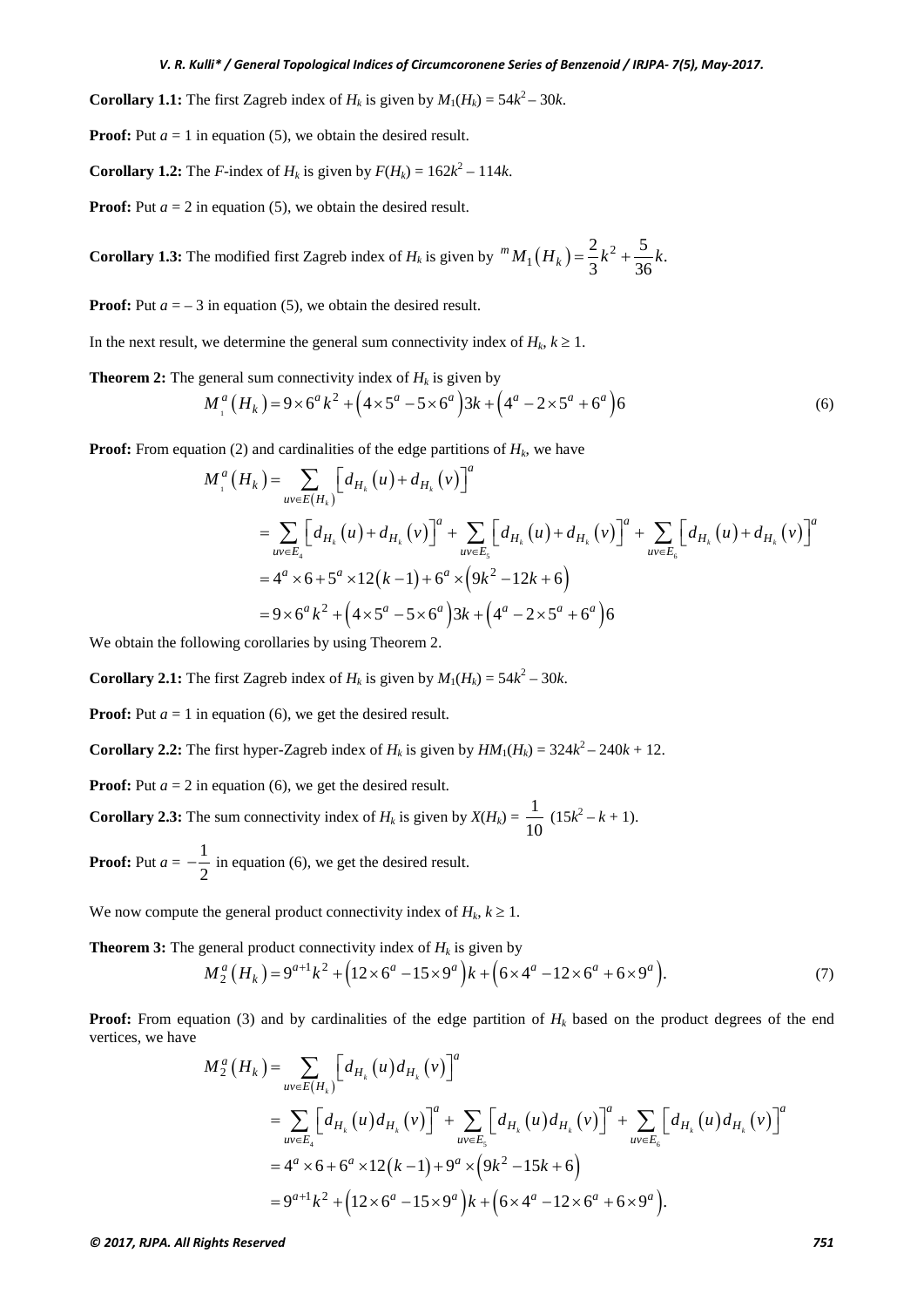We obtain the following corollaries by Theorem 3.

**Corollary 3.1:** The second Zagreb index of  $H_k$  is given by  $M_2(H_k) = 81k^2 - 63k + 6$ .

**Proof:** Put  $a = 1$  in equation (7), we get the desired result.

**Corollary 3.2:** The second hyper Zagreb index of  $H_k$  is given by  $HM_2(H_k) = 729k^2 - 783k + 150.$ 

**Proof:** Put  $a = 2$  in equation (7), we get the desired result.

**Corollary 3.3:** The modified second Zagreb index of  $H_k$  is given by  ${}^m M_2(H_k) = k^2 + \frac{1}{3}k + \frac{1}{6}$ .

**Proof:** Put  $a = -1$  in equation (7), we get the desired result.

**Corollary 3.4:** The Randić connectivity index of *H<sub>k</sub>* is given by  $\chi(H_k) = 3k^2 + (2\sqrt{6}-5)(k-1)$ **Proof:** Put  $a=-\frac{1}{2}$ 

2  $-\frac{1}{2}$  in equation (7), we get the desired result.

In the following theorem, we compute the general first reformulated Zagreb index of  $H_k$ ,  $k \geq 1$ .

**Theorem 4:** The general first reformulated Zagreb index of  $H_k$  is given by

$$
EM_1^a(H_k) = 9 \times 4^a k^2 + (12 \times 3^a - 15 \times 4^a) k + (6 \times 2^a - 12 \times 3^a + 6 \times 4^a).
$$
 (8)

**Proof:** From equation (4) and by the edge degree partition of  $H_k$ , we have

$$
EM_1^a(H_k) = \sum_{e \in E(G)} d_G(e)^a = \sum_{e \in E_4} d_G(e)^a + \sum_{e \in E_5} d_G(e)^a + \sum_{e \in E_6} d_G(e)^a
$$
  
= 6 × 2<sup>a</sup> + 12(k-1) × 3<sup>a</sup> + (9k<sup>2</sup> - 15k + 6) × 4<sup>a</sup>  
= 9 × 4<sup>a</sup> k<sup>2</sup> + (12 × 3<sup>a</sup> - 15 × 4<sup>a</sup>)k + (6 × 2<sup>a</sup> - 12 × 3<sup>a</sup> + 6 × 4<sup>a</sup>).

We obtain the following results by using Theorem 4.

**Corollary 4.1:** The first reformulated Zagreb index of  $H_k$  is given by  $EM_1(H_k) = 144k^2 - 132k + 12$ .

**Proof:** Put  $a = 2$  in equation (8), we get the desired result.

**Corollary 4.2:** The *K*-edge index of  $H_k$  is given by  $K_e(H_k) = 576k^2 - 636k + 108$ .

**Proof:** Put  $a = 3$  in equation (8), we get the desired result.

## **REFERENCES**

- 1. V.R.Kulli, *College Graph Theory*, Vishwa International Publications, Gulbarga, India (2012).
- 2. I. Gutman and N. Trinajstić, Graph theory and molecular orbitals. Total  $\pi$ -electron energy of alternant hydrocarbons, *Chem. Phys. Lett.* 17, (1972) 535-538.
- 3. B. Furtula, I. Gutman, A forgotten topological index, *J. Math. Chem.* 53 (2015), 1184-1190.
- 4. X.Li and J. Zheng, A unified approach to the extremal trees for different indices, *MATCH Commun. Math. Comput. Chem.* 54 (2005) 195-208.
- 5. S. Nikolić, G. Kovaćević, A. Milićević and N. Trinajstić, The Zagreb indices 30 years after, *Croatica Chemica Acta CCACAA* 76(2), (2003) 113-124.
- 6. G.H.Shirdel, H.Rezapour and A.M.Sayadi, The hyper-Zagreb index of graph operations,*Iranian J.Math.Chem.* 4(2) (2013) 213-220.
- 7. B. Zhou and N.Trinajstić, On a novel connectivity index, *J. Math. Chem.* 46 (2009) 1252-1270.
- 8. B. Zhou and N.Trinajstić, , *J. Math. Chem.* 47 (2010) 210.
- 9. V.R.Kulli, The first and second *ka* indices and coindices of graphs, *Internal Journal of Mathematical Archive*, 7(5) (2016) 71-77.
- 10. M.R.Farahani, M.R.R.Kanna and R.Pradeep Kumar, On the hyper-Zagreb indices of nanostructures, *Asian Academic Research J. Multidisciplinary,* 3(1), (2016).